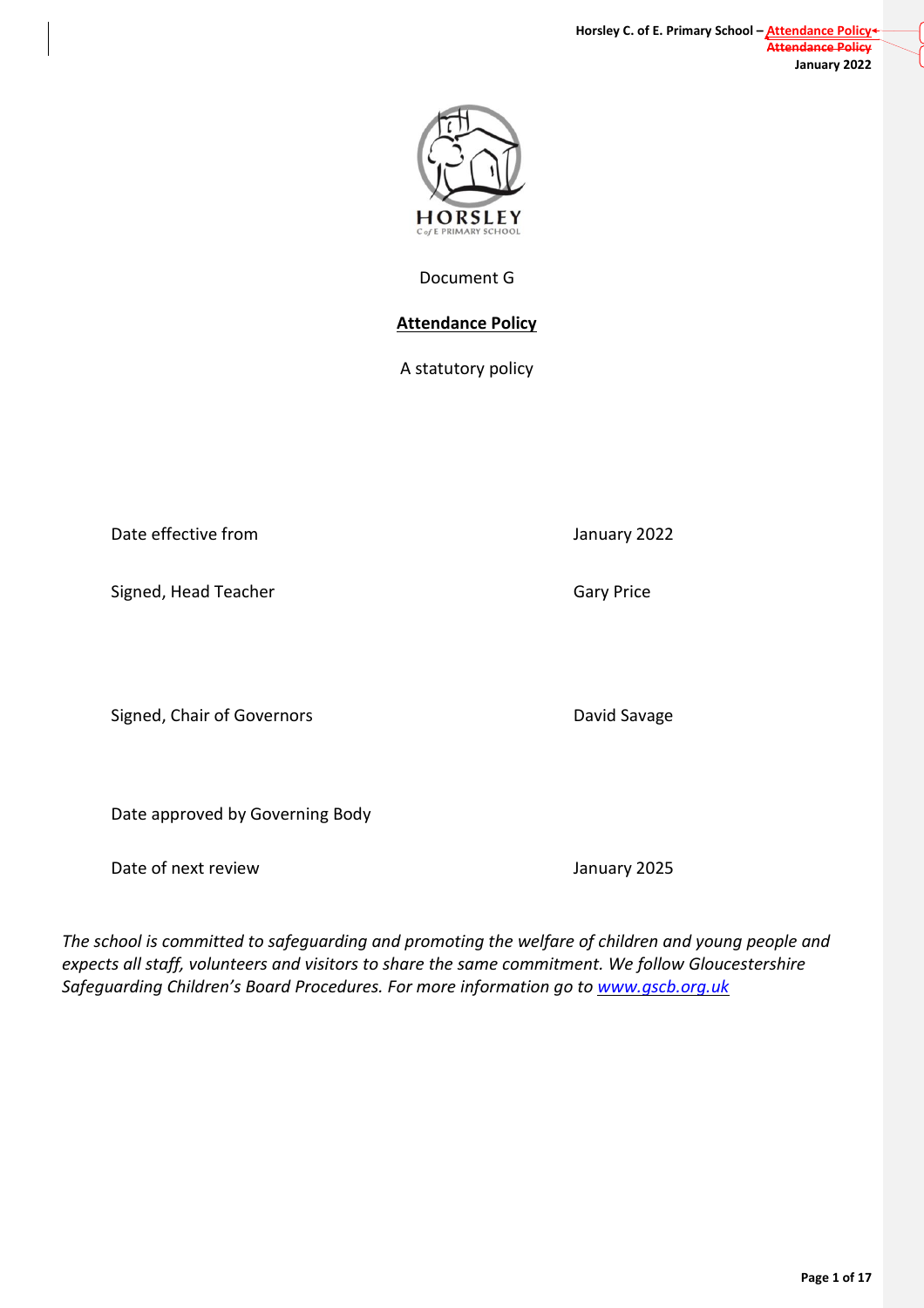# **The aims of this policy**

Horsley C of E Primary School recognises that positive behaviour and good attendance are central to raising standards of pupil attainment and progress.

Our school aims to meet its obligations with regards to school attendance by:

- Promoting good attendance and reducing absence, including persistent absence
- Ensuring every pupil has access to full-time education to which they are entitled
- Acting early to address patterns of absence

We will also support parents to perform their legal duty to ensure their children of compulsory school age attend regularly, and will promote and support punctuality in attending lessons.

# **Why are very good attendance and punctuality important?**

For our children to gain the greatest benefit from their education it is vital that they attend regularly and be at school, on time, every day the school is open unless the reason for the absence is unavoidable. Any absence affects the pattern of a child's schooling and regular absence will seriously affect their learning. This is because:

- key learning episodes that connect with previous and future learning are missed
- learning momentum is lost, as the structured routine of coming to school each day is broken. This unsettles children
- a child's self-esteem is frequently negatively affected on returning to school, as the work is harder for the reasons outlined above

### **Persistent lateness creates a number of avoidable difficulties**:

- the learning of all the other children who arrived at school on time is interrupted, as the teacher has to explain what the class are doing to the late child
- the self-esteem of the child concerned is negatively affected: the child often feels embarrassed because all their peers notice their late entry to classroom
- the day starts off in a negative way for the child concerned that can have a significant influence on what follows
- additional, unnecessary work is created for busy administrative staff.

## **The law and Department for Education guidance**

The key responsibilities to ensure school attendance are not discretionary but are legal requirements. This policy meets the requirements of the school [attendance](https://www.gov.uk/government/publications/school-attendance) guidance from the Department for Education (DfE), and refers to the DfE's statutory guidance on school attendance parental [responsibility](https://www.gov.uk/government/publications/parental-responsibility-measures-for-behaviour-and-attendance) measures. These documents are drawn from the following legislation setting out the legal powers and duties that govern school attendance:

- The [Education](https://www.legislation.gov.uk/ukpga/1996/56/part/VI/chapter/II) Act 1996
- [The Education Act 2002](http://www.legislation.gov.uk/ukpga/2002/32/part/3/chapter/3)
- [The Education and Inspections Act 2006](http://www.legislation.gov.uk/ukpga/2006/40/part/7/chapter/2/crossheading/school-attendance)
- [The Education \(Pupil Registration\) \(England\) Regulations 2006](http://www.legislation.gov.uk/uksi/2006/1751/contents/made)
- [The Education \(Pupil Registration\) \(England\) \(Amendment\) Regulations 2010](http://www.centralbedfordshire.gov.uk/Images/amendment-regulation-2010_tcm3-8642.pdf)
- The Education (Pupil Registration) (England) [\(Amendment\)](http://www.legislation.gov.uk/uksi/2011/1625/made) Regulations 2011
- [The Education \(Pupil Registration\) \(England\) \(Amendment\) Regulations 2013](http://www.legislation.gov.uk/uksi/2013/756/made)
- [The Education \(Pupil Registration\) \(England\) \(Amendment\) Regulations 2016](http://legislation.data.gov.uk/uksi/2016/792/made/data.html)
- [The Education \(Penalty Notices\) \(England\) \(Amendment\) Regulations 2013](http://www.legislation.gov.uk/uksi/2013/756/pdfs/uksiem_20130756_en.pdf)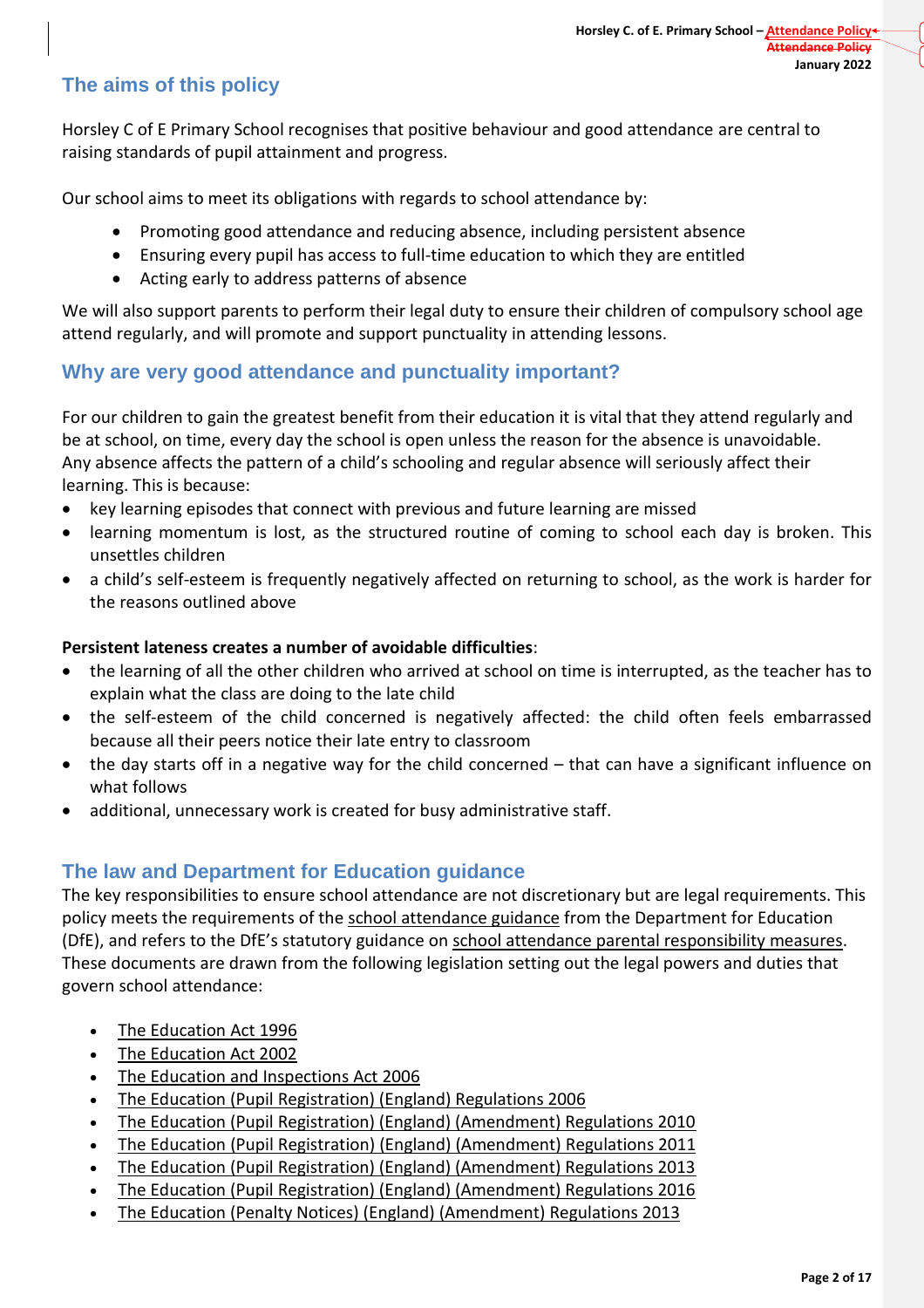This policy also refers to the DfE's guidance on the school [census,](https://www.gov.uk/government/publications/school-census-2017-to-2018-guide-for-schools-and-las) which explains the persistent absence threshold. Throughout this policy we refer to **regular** and **good** attendance. It is our school's expectation that **regular and good attendance is 100% attendance**, unless there is a reason acceptable to the school for absence that can be authorised.

# **Responsibilities of the school, parents/carers and pupils**

Ensuring a child's regular attendance at school is a parental responsibility. The school should make expectations, including legal expectations clear and should support parents in discharging their responsibilities.

## *Responsibilities of the school*

The school has a range of responsibilities to support good attendance. In particular:

- To create a culture in which good attendance is accepted as the norm
- To improve attendance and punctuality across the whole school
- To reduce the percentage of unauthorised absence and increase the percentage of complete weeks
- To demonstrate that good attendance and punctuality is valued by the school
- To maintain and develop effective communication regarding attendance between home and school

### It achieves these by:

**Providing information to parents:** The school will give 'attendance reports' to parents at each parents' evening to inform them about their child's attendance. Parents are free to request an update at any time. **Setting attendance targets:** We will set attendance targets in line with recommendations from the Local Authority in order to improve attendance.

**Monitoring attendance:** The school will monitor attendance of all pupils, including their overall attendance, lateness, broken weeks and unauthorised absence. School will take action, where appropriate, by contacting parents or the Education Inclusion Service.

**Celebrating good attendance:** In order to help promote good attendance, attendance awards will be given out at the end of each term and at the end of the academic year.

**Supporting the new intake:** For those parents whose children are beginning their school life at Horsley C of E Primary School, they receive an introductory talk which includes the subject of attendance. Good habits are promoted from the children's' first year of school in Reception Class and are continued to be encouraged right the way through to Year 6.

## *Responsibilities of parents/carers*

Pupils are expected to attend school for the entire duration of the academic year, unless there is an exceptional reason for the absence. There are two main categories of absences:

**Authorised Absence:** is when the school has accepted the explanation offered as satisfactory justification for the absence, or given approval in advance for such an absence.

**Unauthorised Absence**: is when the school has not received a reason for absence or has not approved a child's absence from school after a parent's request.

Please be aware that when a parent telephones the school with information that their child is unable to attend due to illness, or other circumstances, this may not be automatically authorised. Your child's current and previous school attendance will be taken into consideration and as a result the absence may not be authorised.

Keeping your child off school with minor ailments such as a headache or slight cold is not acceptable. Repeated absences may require us to request that you obtain medical evidence from your doctor's surgery. This may be in the form of a date stamped compliment slip confirming your visit, or prescription or medicine bottle. Any of the above is to be shown to a member of the school office. (Please note: that the school is not asking any parent to incur a charge for such information and will not be liable for the cost.)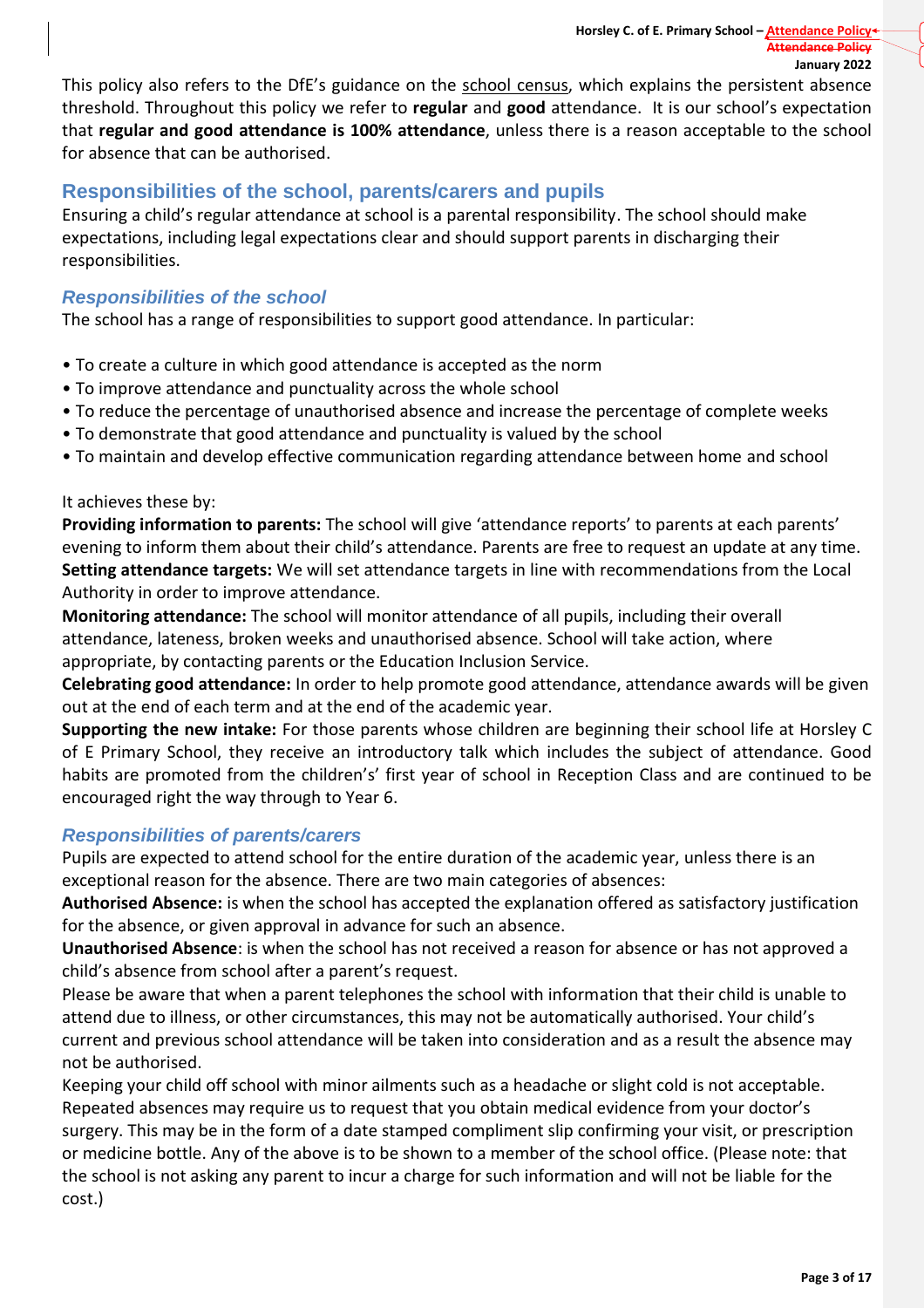We encourage parent/carers to promote an ethos with their children/family which places a high value on regular attendance and good punctuality. We would ask parent/carers therefore to encourage good habits by:

- Making sure your child gets enough sleep so they are able to wake up in plenty of time to get ready for school and eat a good breakfast;
- Make sure that your child attends school wearing the correct uniform and brings appropriate kit and provision for lunch;
- Help your child by showing an interest in school life;
- If your child appears reluctant to attend school, contact the child's class teacher immediately to discuss any concerns. There could be a number of reasons for this reluctance such as difficulties with school work, friendship problems or family difficulties. It is important to identify any reasons for a reluctance to attend school quickly and before it becomes a more serious issue.

**KEEPING YOUR CHILD SAFE:** We need to know your child is safe if they do not arrive at school. Parents should let us know by 9.00am at the very latest if their child won't be in school.

Parents have a key responsibility for promoting patterns of good attendance with their children, including ensuring children arrive at school on time and ready to learn every day. Parents also need to be aware of the importance of avoiding 'broken weeks' where some sessions are missed which leads to disjointed education and learning.

Parents are encouraged to make an appointment with the Attendance Officer if they are worried about their child's attendance.

**Informing the school regarding absence:** Parents are asked to call the school before 9.00 am on each day that their child is absent, so that the attendance records can be kept up to date and children kept safe. If a child has an illness like Chicken Pox which is going to keep them off school for a certain amount of time we ask that parents call on the first morning of absence and then update us regularly rather than calling every morning. Parents of children with unexplained absences will be contacted by the school requesting a reason for non-attendance at school. If the reason given is not deemed appropriate or contact cannot be made then any outstanding absences will be recorded as unauthorised.

**Ensuring children arrive at school on time:** Parents have a responsibility to make sure their children arrive on time. We encourage families to arrive at school from 8:45am, and all children should be in class by 8.55 am. Any child who arrives after this time will be late in the register, and marked 'L'. Any child who arrives after the register has been closed, 9:10 am, will be unauthorised, and marked 'U'. For those children who turn up late for school on a regular basis a letter (Appendix 2) will be sent to the parent/carer of the child. If persistent lateness occurs, parents/carers will be contacted to discuss the matter further. Where there have been ten sessions of unauthorised lateness (marked 'U') within the immediately preceding ten week period, a letter will be sent to each parent warning that if there is further unauthorised absence within the next fifteen school days then a penalty notice will be requested for each parent (Appendix 3). The letter will be sent by first class post and formally addressed to each parent. The fifteen day period will start two days after being posted in order to allow for delivery time. If there is no further unauthorised absence within the allotted period no penalty notice will be requested, but if there is a further ten sessions within the twelve month period following the warning letter, a penalty notice may be requested.

**If attendance falls:** the school will support parents, particularly if attendance drops below **95%,** in order to help it improve (as this is equal to missing half a day a week). A letter (appendix 5) will be sent to parents whose children's attendance is below this figure at the start of the Spring term and again at the start of the Summer term, and attendance rates will be monitored. Parents may be expected to attend meetings held at the school to discuss ways of helping attendance improve. When attendance drops to 90%, the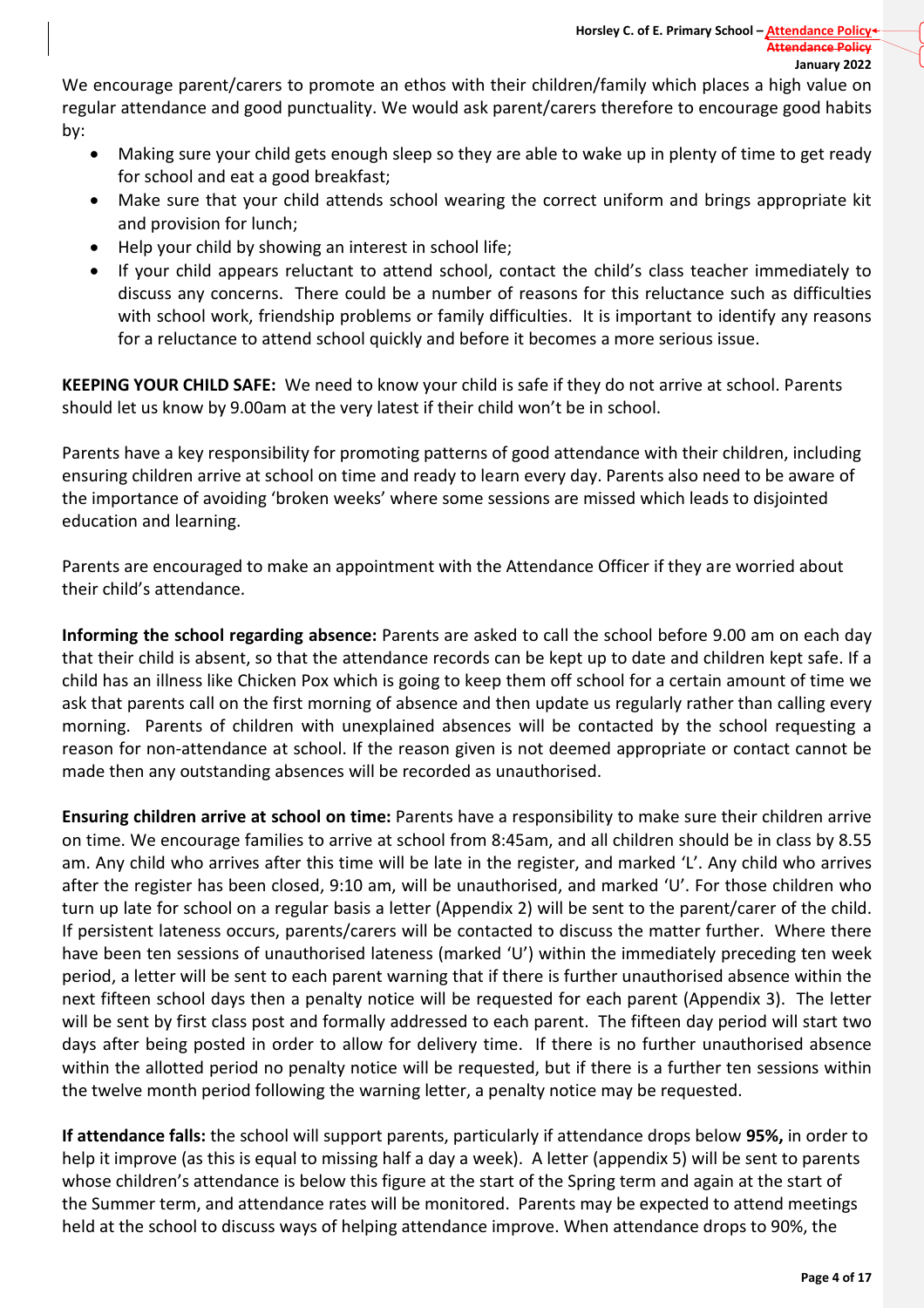school may refer this to the Education Inclusion Service; this could then result in a court appearance and a fine. The Local Authority's policy will be followed through with supporting evidence from the school's Attendance Officer.

## **Medical and Dental Appointments**

We encourage parents to make medical or dental appointments out of school hours where possible because medical appointments taken in school time affect pupil learning and attendance figures for individual pupils as well as class groups and the school as a whole. Where it is not possible to have an appointment out of school time, the pupil should only be out of school for the minimum amount of time.

#### **Persistent Absence**

In September 2015 the government reduced the persistent absence threshold to 10%. If a child has missed 38 sessions or 19 days they will be classified as persistently absent. Parents/carers of children at risk of being persistently absent will be contacted.

**Request for absence:** The law does not permit Headteachers to authorise absence during the school term unless there are exceptional circumstances relating to the request. The Education (Pupil Registration) (England) (Amendment) Regulations 2013 explanatory note states:

Regulation 7 of the 2006 Regulations is amended to prohibit the proprietor of a maintained school granting leave of absence to a pupil; except where an application has been made in advance and the proprietor *considers that there are exceptional circumstances relating to the application.*

All parents must complete a 'Request for absence during school term – exceptional circumstances only' form (APPENDIX 1). The absence will only be authorised if there are exceptional circumstances relating to the application.

Each parent will receive the response form completed by the Headteacher. If the absence is authorised this will be marked as 'H' for holiday or 'C' for other absence. Unauthorised family holiday will be marked as 'G'. Parents are reminded that Leave of absence taken without authorisation may be referred to the Education Inclusion Service if there have been ten sessions of unauthorised holiday absence within the immediately preceding ten week period. This may result in prosecution proceedings, or a Fixed Penalty Notice. If a Fixed Penalty Notice is issued, a separate Notice would be issued to each parent for each child. As of 1st September 2013, the rate per parent per child is £60 if paid within 21 days and rising to £120 if paid between 22 and 28 days.

If the penalty notice is not paid each parent may be liable to prosecution at the Magistrates Court.

If no request for leave of absence is made, and the Headteacher deems that the absence is unauthorised family holiday (marked 'G') then a letter will be sent to each parent (appendix 4). We hope that this clarifies the school's position and that this information will help you plan holidays and celebrations at weekends or over the holiday periods.

**Pupils' Responsibility:** Additionally, we encourage the pupils to take responsibility for themselves and others and to play a positive role in the life of the school, making the most of educational opportunities available. We therefore expect children to:

- Respect themselves and others;
- Do all they can to attend school regularly and punctually (e.g. getting up on time/when they are asked to);
- Be kind and caring to each other in order to create a sense of belonging;
- Talk to an adult if they have any worries or concerns over school that make them feel like they don't want to come;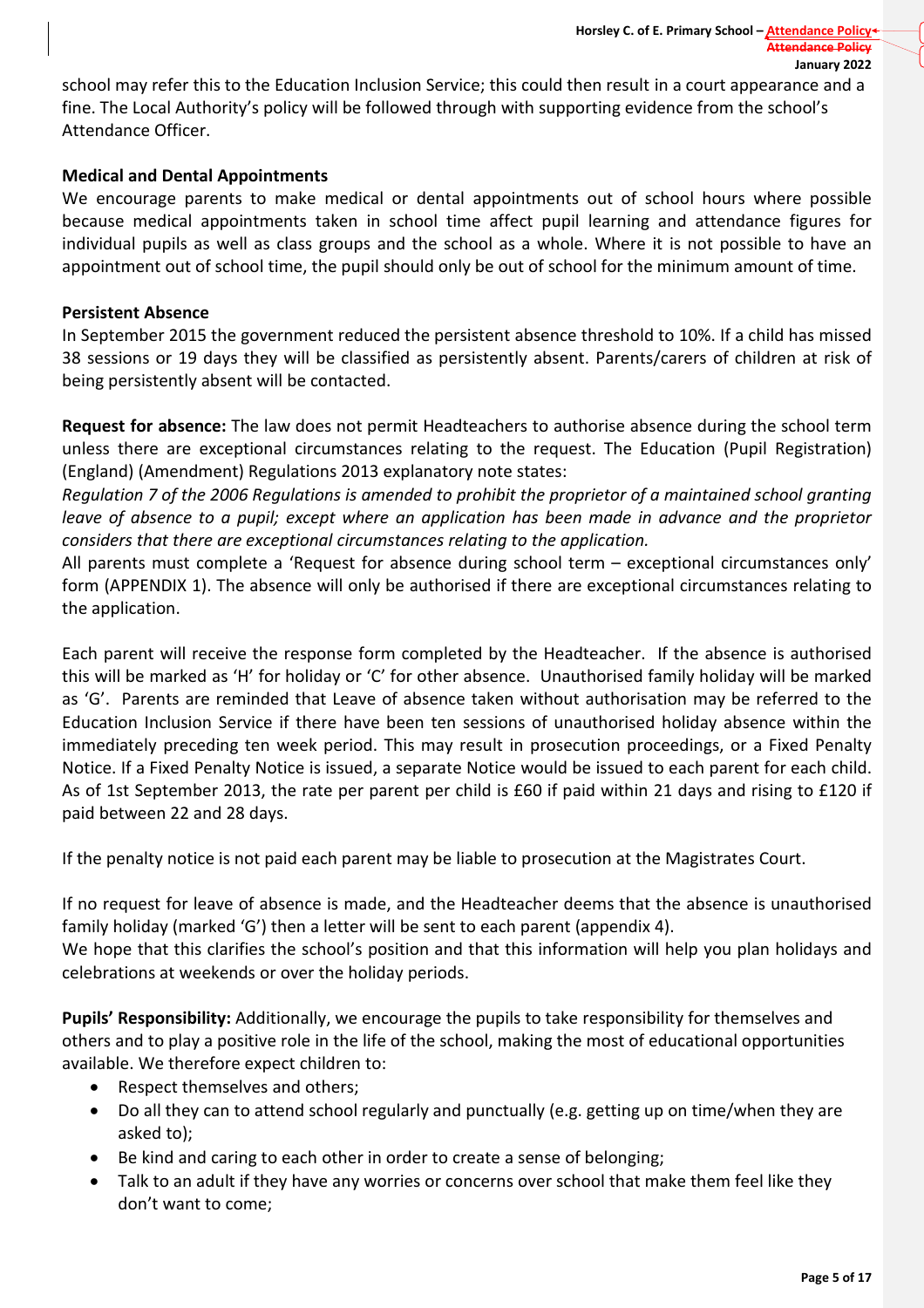Wear the correct school uniform and arrive at school ready to learn.

**Vulnerable Pupils:** Any attendance concerns for vulnerable pupils will be discussed immediately with a designated safeguarding lead to ensure any actions are taken at the earliest possible opportunity.

**Local Authority:** For pupils/families who show no improvement in attendance despite support offered, legal proceedings can take place. Although as a school we hope never to reach this stage, where the use of enforcement processes is found to be necessary, the school will support this. For information on enforcement and penalty notices please visit:

<http://www.gloucestershire.gov.uk/article/107600/Attendance-and-absence-from-school>

**Children Missing from Education:** Any pupils who are classed as missing from education will be reported to the local authority.

For the purpose of this document a Child Missing from Education is defined as: *"Any children of* compulsory school age (5-16) who are registered on school roll but have not taken up an allocated space as *expected, have 10 or more days of continuous absence from school without explanation or who have left school suddenly and the destination is unknown."*

Additional information on this subject can be found at:

<http://www.gloucestershire.gov.uk/schoolsnet/children-missing-education>

#### **Absence due to COVID-19**

This policy acknowledges the fact that children may have to take time off school due to COVID-19, either as a result of illness, or due to statutory periods of isolation. Pupils may also be absent from school as a result of symptoms relating to Long COVID. Parents are advised to keep the school up-to-date with ongoing pupil health issues related to COVID. When monitoring pupil absence in relation to COVID, the headteacher will take a pragmatic approach, giving consideration on a case by case basis. In addition, the headteacher will also consider the context, i.e. the Local Authority and DfE attendance advice for schools for the periods in which the absence pertains. When periods of absence relating to COVID and non-COVID related absence accumulate above persistent absence thresholds, as defined by this policy, again, a pragmatic approach will be taken.

#### **Appendices:**

**Appendix 1 : Request for absence during school term**

**Appendix 2 : Flow Chart & Letters 1,2 & 3**

**Appendix 3 : Warning letter for unauthorised lateness ('U' code)**

**Appendix 4 : Letter to parents when no request for leave of absence made**

**Appendix 5 : Letter to parents when attendance falls below 95%**

**Appendix 6: Definition of a parent**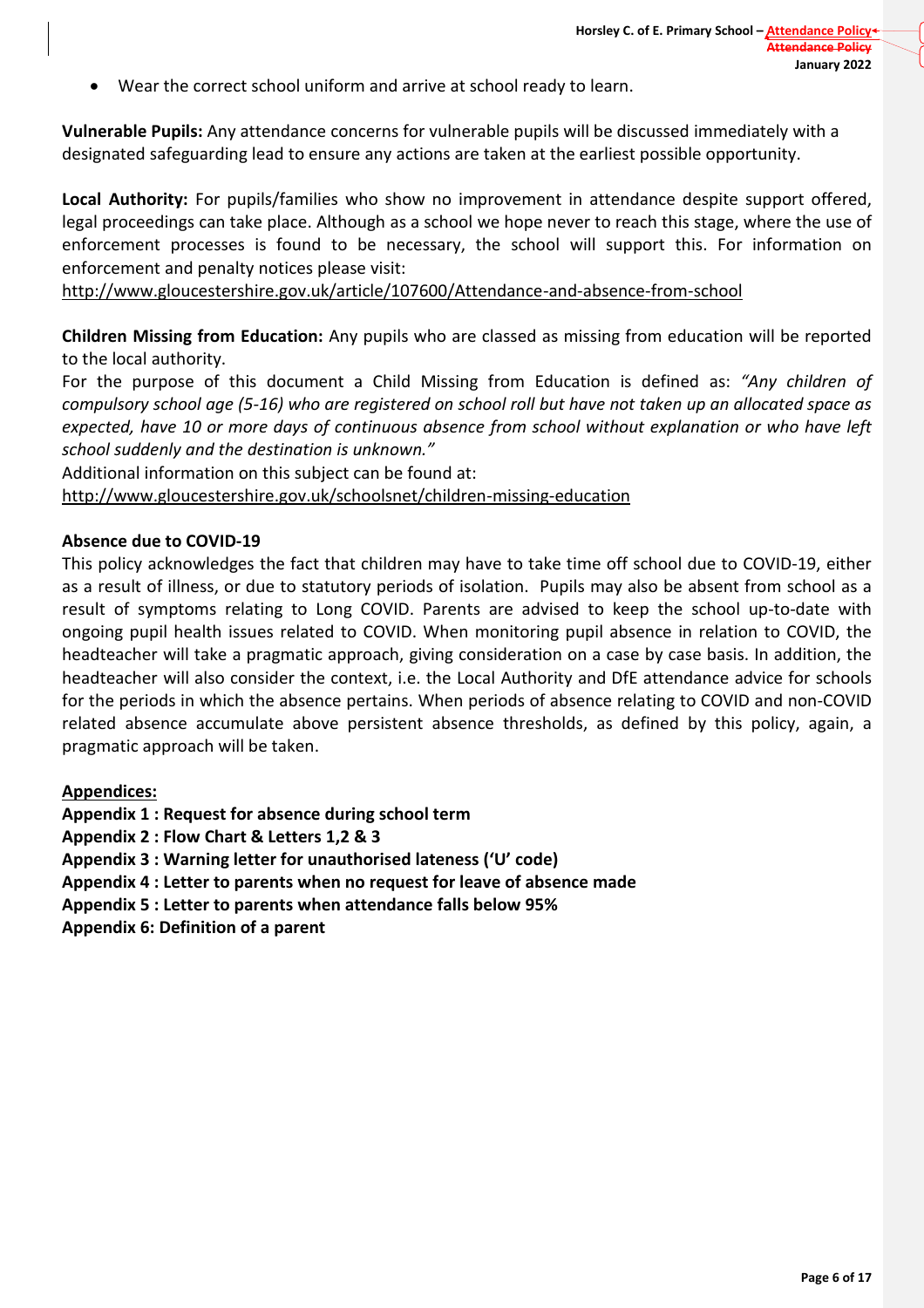## *Appendix One*

## **Request for a leave of absence during term time**

Parents should be aware that the law does not grant parents an automatic right to take their child out of school during term time. The Department for Education allows a Head Teacher the discretion to consider authorising a leave of absence in term time only in "exceptional circumstances".

You may consider that a holiday will be educational but your child will still miss out on the teaching and learning that their peers will receive whilst your child is away. Children returning from a leave of absence during term time are also unprepared for the lessons which build on the teaching they have missed and arrangements need to be made for individual children to catch up on missed work. Disruption to the continuity of teaching and learning is something we all have a responsibility to avoid.

If requesting a leave of absence you will need to complete the form on the reverse of this notice, setting out the reasons. If the holiday is not considered to be an exceptional circumstance it will not be agreed. If you nevertheless take your child out of school for the leave of absence this **will be recorded as unauthorised leave**.

In the case of an unauthorised leave of absence the head teacher may request that the Local Authority **issue a Fixed Penalty Notice without further warning to the parent. Please note that such a penalty is** issued to each parent for each child taken out of school. A Penalty Notice is a fine of £60 if paid within the first 21 days which increases to £120 if paid between 21 and 28 days. Thereafter, if the penalty **remains unpaid this may lead to prosecution through the Magistrates' Court.**

All leave of absence requests should be completed on the attached form by the parent with whom the child ordinarily resides. This should be returned to the school at least seven days before the start of the holiday. All requests must be made prior to the leave being taken. Leave cannot be authorised retrospectively.

I hope you will support our efforts to maintain good levels of attendance and attainment.

Yours sincerely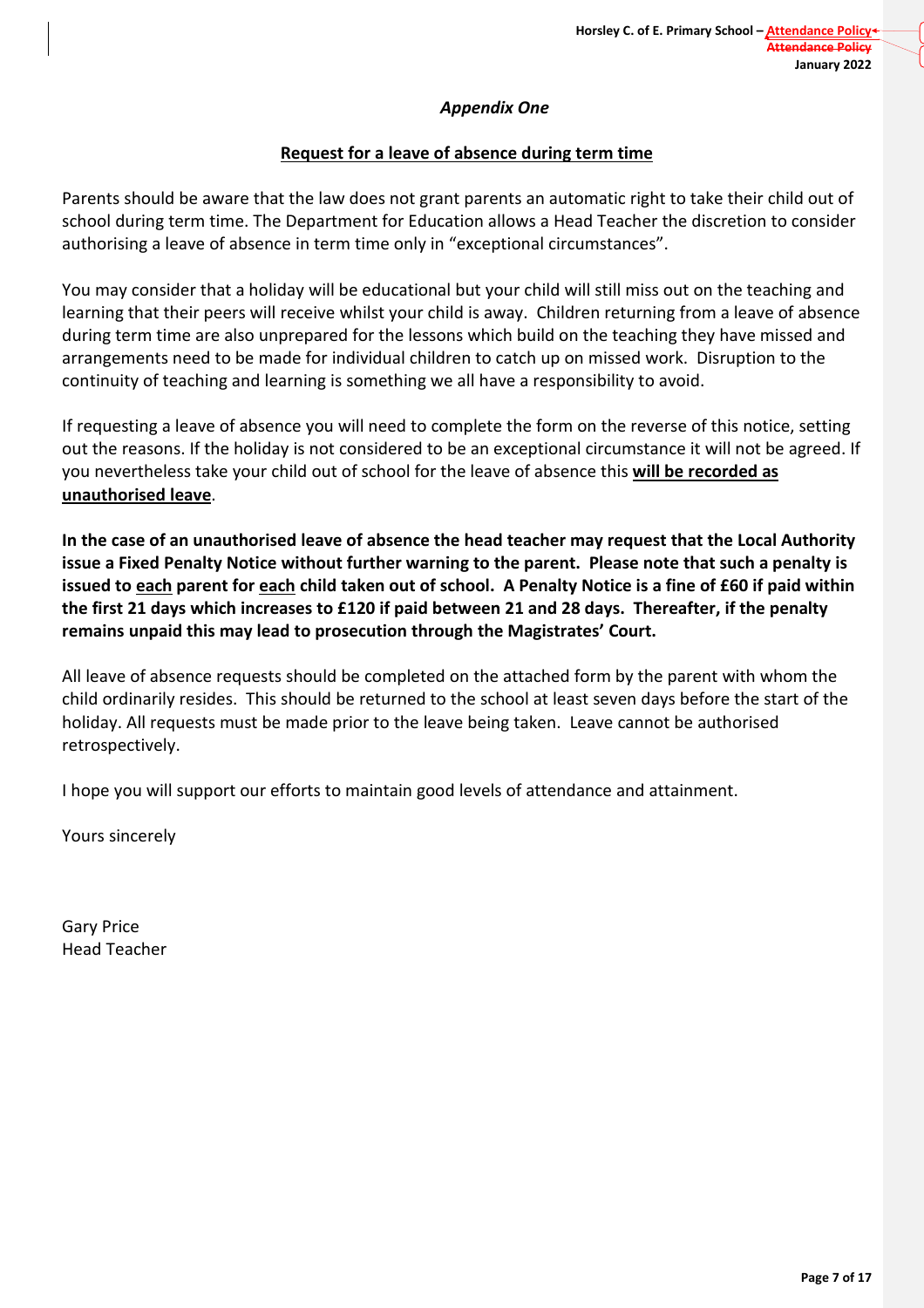*Appendix 1*

### **Request for a leave of absence during term time**

Pupil's address ……………………………………………………………………………………

Date of first day of absence ........................... Date of return to school ..................................

Number of school days that your child will be absent from school ……………

If a pupil fails to return within ten school days following the anticipated date of return and no reason is *provided, there may be grounds (under some circumstances) to delete your child's name from the Admissions Register and register them as a Child Missing Education.*

Please detail the exceptional circumstance for which you are requesting leave of absence

................................................................................................................................................ ................................................................................................................................................ ................................................................................................................................................

I understand that if the absence request is not authorised and the holiday is taken the Head Teacher *may request that the Local Authority issue a Fixed Penalty Notice. I understand that a Penalty is issued* to each parent for each child taken out of school and that this is a fine of £60 if paid within the first 21 days which increases to £120 if paid between 21 and 28 days. I understand that if I do not pay this it may *result in legal action.*

Name(s) of Parent/Carer(s) making application:

| Dr/Mr/Mrs/Miss/Ms                                                                                |     |
|--------------------------------------------------------------------------------------------------|-----|
|                                                                                                  |     |
|                                                                                                  |     |
|                                                                                                  |     |
|                                                                                                  |     |
|                                                                                                  |     |
|                                                                                                  |     |
| Dr/Mr/Mrs/Miss/Ms                                                                                |     |
|                                                                                                  |     |
|                                                                                                  |     |
|                                                                                                  |     |
|                                                                                                  |     |
|                                                                                                  |     |
|                                                                                                  |     |
| (Please ensure you are giving at least seven days' notice of the proposed absence, retrospective |     |
| applications cannot be authorised)                                                               |     |
|                                                                                                  | For |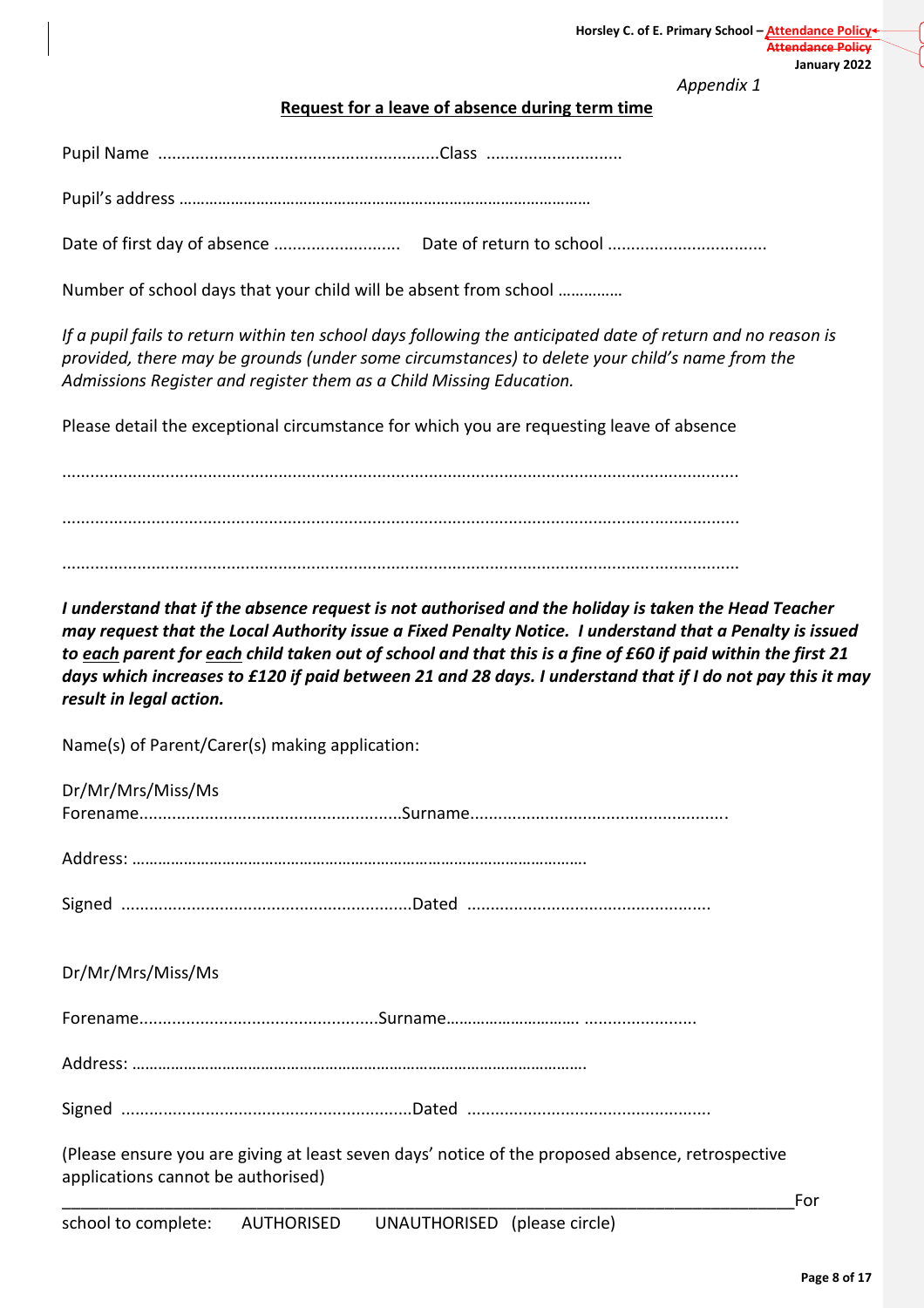*Appendix 1*

#### **Request for a leave of absence during term time – school response**

*This response must be sent to each parent*

Dear…………………………………….,

Child's Name……………………………… Class/Tutor Group………………..

Your request for absence on the following dates:  $\frac{1}{\sqrt{1-\frac{1}{n}}}$  to  $\frac{1}{\sqrt{1-\frac{1}{n}}}$ (totalling…........days, has been considered and is

 $\Box$  AUTHORISED  $\Box$  UNAUTHORISED

- a) Their attendance is currently:……………
- b) The request **does / does not** meet the criteria for 'exceptional circumstances'

Please note: An **unauthorised** absence may be notified to the Local Authority and a Penalty Notice may be issued without further warning

| - -<br><b>SIR</b> |  |
|-------------------|--|
|                   |  |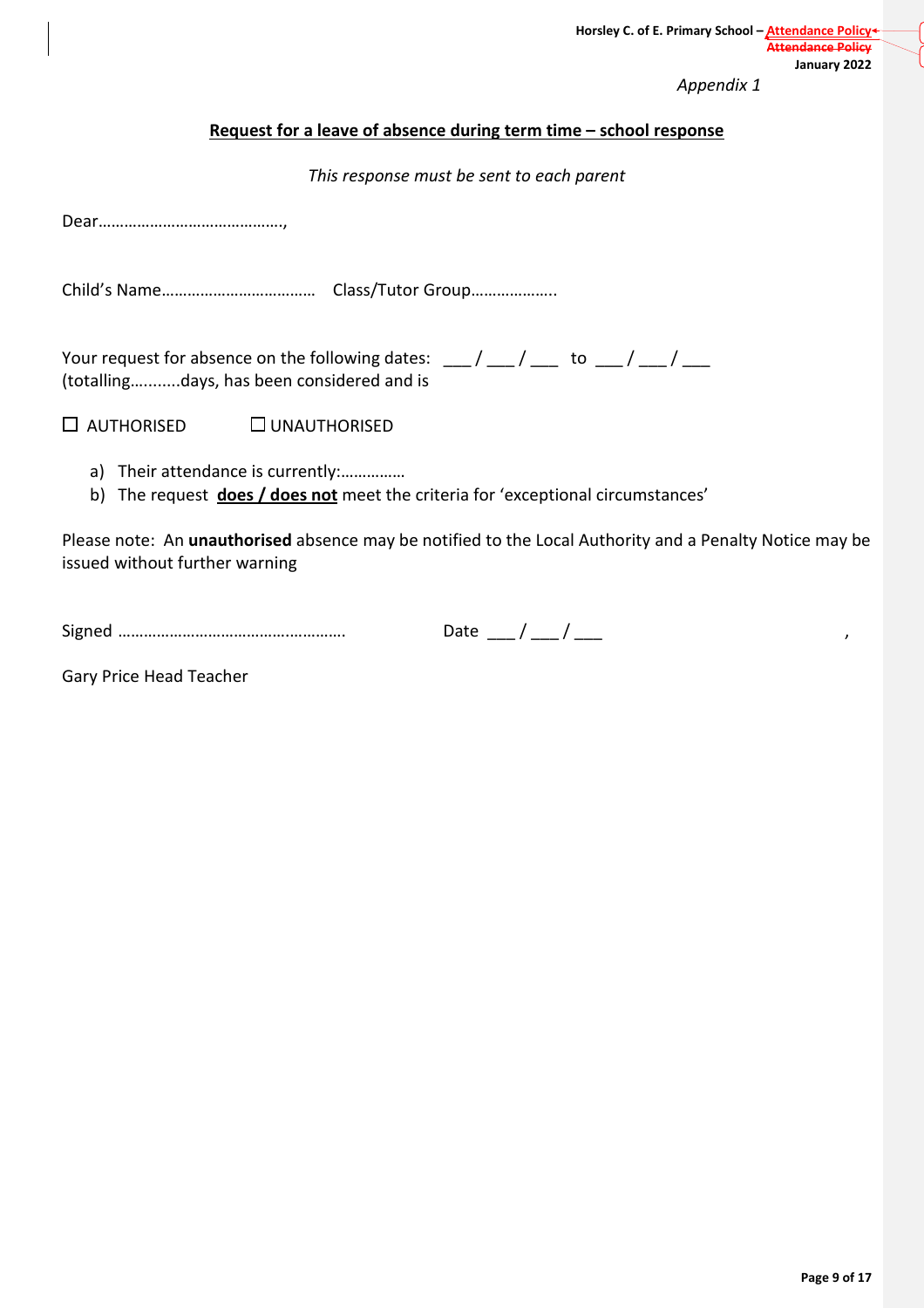## *Appendix two* **Horsley C of E Primary Schools Lateness Escalation Process**

Arriving late for school can be upsetting for children and is disruptive for the rest of the class. One of the most important things you can do to support your child is to ensure that they attend school regularly and on time. The more work they miss the harder it will be to catch up, and the longer they are away the harder *it may be for them to fit back into school life and friendship groups.*

By law, all children of compulsory school age are entitled to a full-time education. As a parent, you are legally responsible for making sure this happens. As a school we want all children to be in school and partaking fully in school life and will offer help in any way we can to yourselves and your child to ensure *they enjoy school and want to come to school every day.*

Child late into school (arriving after 8.55am) **on more than 5 occasions** in a term:

Attendance officer will speak with parent/carer with regards to reasons for lateness and will send **letter 1**.

An improvement in lateness after this will see the child monitored for another term to ensure the lateness pattern has stopped.

If there **is no improvement & child/ren is/are late on more than 11 occasions**:

**Letter 2** will be sent. Parent/Carer will be invited in to meet with Attendance Officer.

Meeting outcome will be to agree an Attendance Improvement Plan to help improve arriving at school on time.

An improvement in lateness after this will see the child monitored for another term to ensure the lateness pattern has stopped.

If there **is no improvement & child/ren is/are late on more than 17 occasions**:

**Letter 3** will be sent. Parent/Carer will be requested to attend an Attendance Improvement Meeting with Attendance Officer and Headteacher.

**Regular meetings will continue until the lateness concerns have been resolved.**





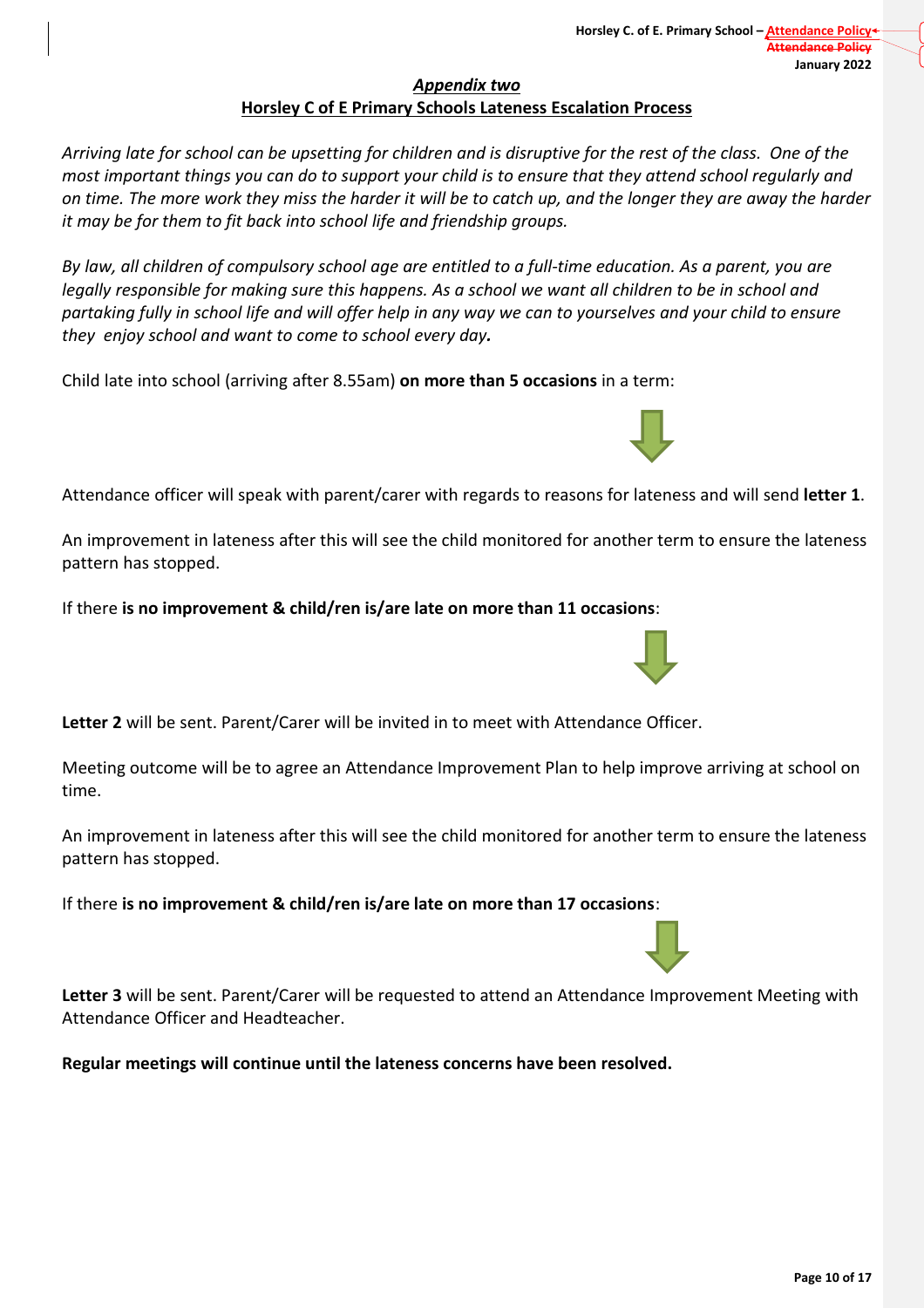#### *Appendix two*

DATE

Dear Parents/Carers,

RE: Your child's punctuality at school (5 days late, including X unauthorized lates after 9.10am) (First Name Surname Date of Birth)

Attendance is an important life skill and at Horsley C of E Primary School we want all children to attend school regularly and on time. We would encourage you to arrive at school from 8:40am and your child/ren need to be in their classroom by 8.55am.

Please see the flow chart attached detailing our school's approach to managing pupil attendance, and your child/ren's registration certificates. I have also enclosed Gloucestershire County Council's attendance advice for parents/carers.

Yours faithfully,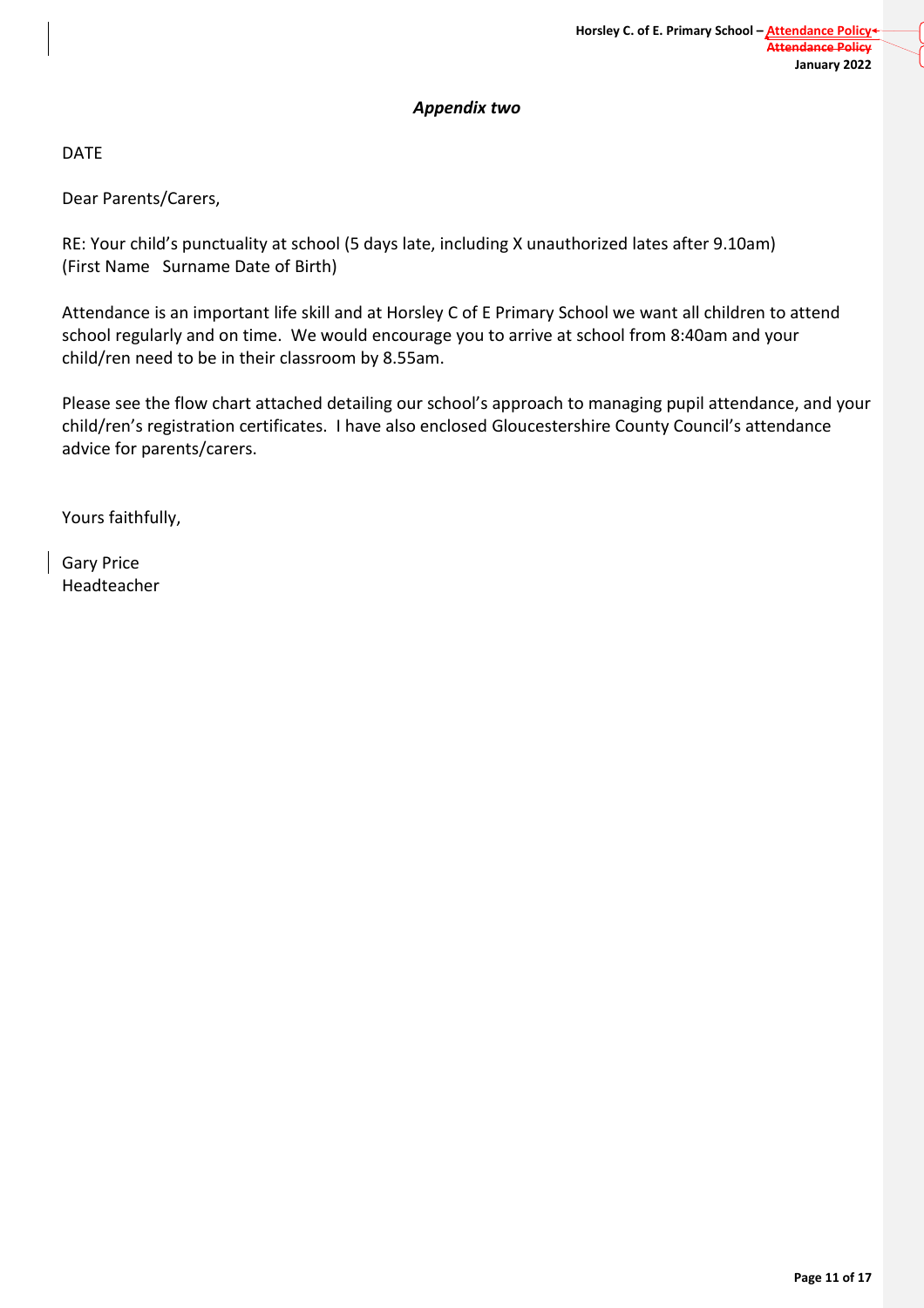### *Appendix two*

DATE

Dear Parents/Carers,

RE: Your child's punctuality at school (11 lates, including X unauthorized lates after 9.10am) (First Name Surname Date of Birth)

Attendance is an important life skill and at Horsley C of E Primary School we want all children to attend school regularly and on time. We would encourage you to arrive at school from 8:40am and your child/ren toned to be in their classroom by 8.55am every morning.

I have noticed that your child has been late for school 11 times, and this includes X lates where your child arrived after 9.10am.

Remember:

- 5 minutes late every day adds up to 3 days lost a year
- 10 minutes adds up to 6 days lost a year
- 15 minutes adds up to 10 days lost a year
- 20 minutes adds up to 13 days lost a year
- 30 minutes adds up to 19 days lost a year

I would like to offer our support to your family so we can work together to improve your child's punctuality. Following our phone conversation today, I would like to confirm our meeting tomorrow morning at 8.40am. Your child is also invited to this meeting where we will draw up an Attendance Improvement Plan to support you and your child arriving at school on time.

Yours faithfully,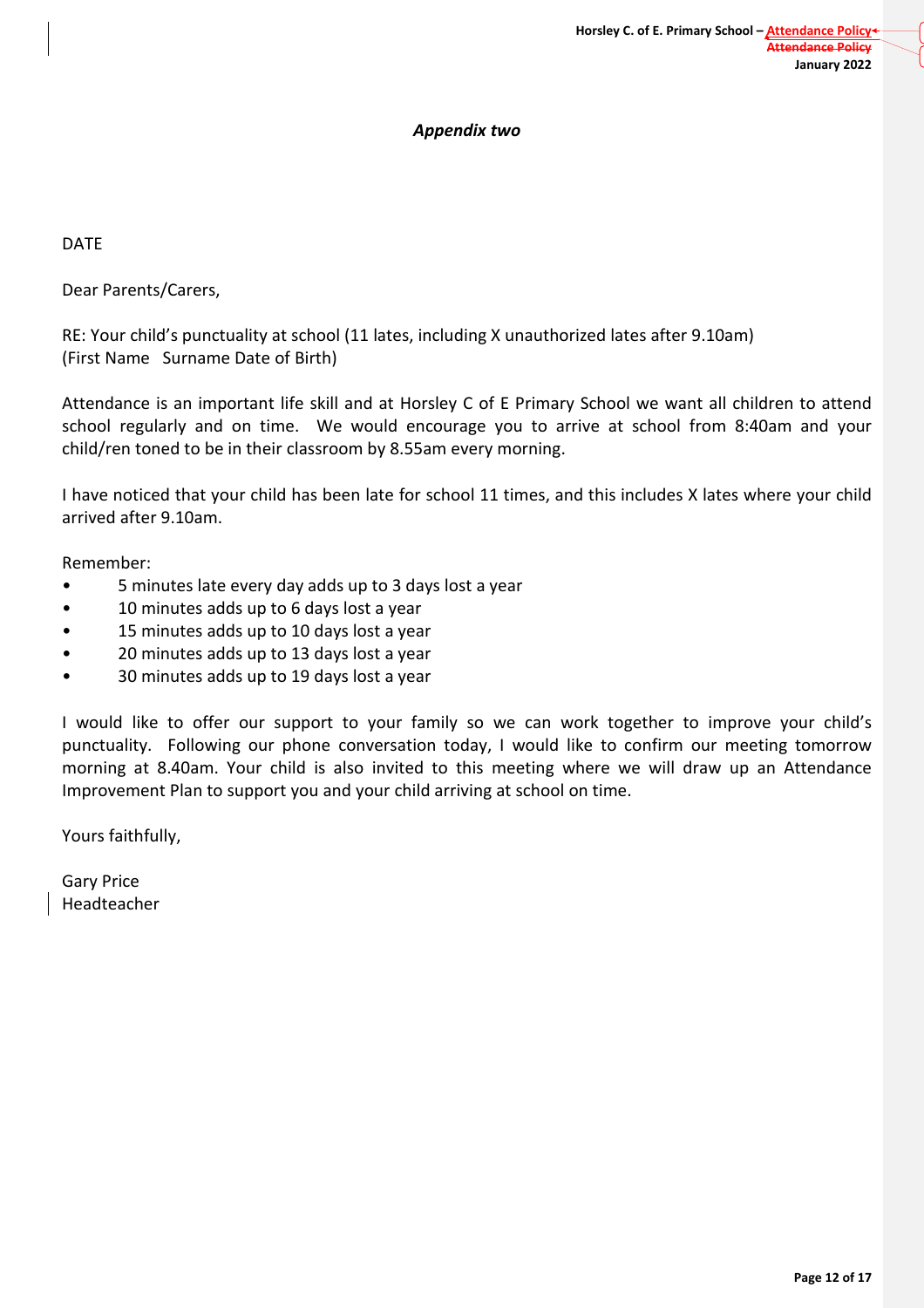## *Appendix two*

DATE

Dear Parents/Carers,

RE: Your child's punctuality at school (17 lates, including X unauthorized lates after 9:10am) (First Name Surname Date of Birth)

Further to our letters dated  $\frac{8}{100}$ , we are writing to you because we continue to have concerns about your child's punctuality at school. Your child has now been late 17 times, and this includes X unauthorisedlates after 9.10am.

Remember:

- 5 minutes late every day adds up to 3 days lost a year
- 10 minutes adds up to 6 days lost a year
- 15 minutes adds up to 10 days lost a year
- 20 minutes adds up to 13 days lost a year
- 30 minutes adds up to 19 days lost a year

We would like to discuss this matter with you and an appointment has been made for tomorrow, **DATE at TIME** at school. We would like your child to attend this meeting too. At the meeting we will review the Attendance Improvement Plan again. Please bring your copy with you.

Yours faithfully,

Mr G. Price Headteacher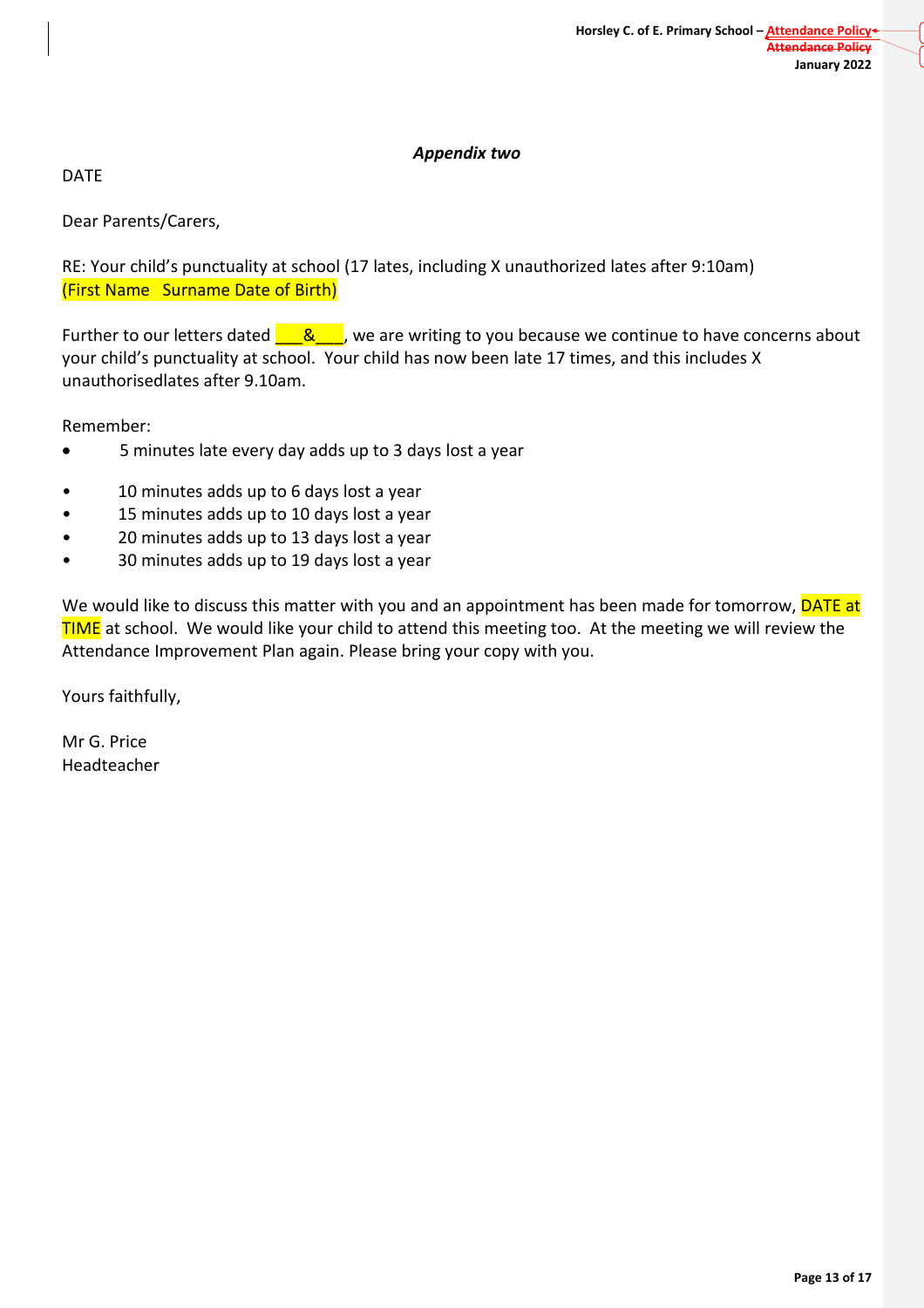### *Appendix three*

## **Warning letter in respect of penalty notices for persistent lateness (U code).**

**(This will be sent to each parent that the school subsequently names in any request for a penalty notice).**

Date

Name Address

Dear (Name)

## **Re: The Education (Penalty Notices) (England) Regulations 2007 Warning of penalty notice for persistent lateness after the register has closed**

Under the Education Act 1996, parents have a duty to make sure their children regularly attend school. If parents fail to do this, they can be prosecuted.

Working within an agreed Code of Conduct the Local Authority can issue a penalty notice to parents if a child has missed a number of sessions without permission from the school.

(Name) has been marked absent from school for ( ) sessions in the previous ( ) weeks without prior authorisation or an acceptable reason being given to the head teacher. Please note there are normally two sessions in each school day.

This absence has therefore been recorded as unauthorised in the school register.

I need to inform you that the level of (Name's) unauthorised absence places you at risk of a penalty notice and/or court action by the Local Authority.

Providing there are no further unauthorised absences within the next fifteen school days, which will start two days after the date of this letter (to allow for postage) a penalty notice will not be issued on this occasion.

I must also draw your attention to the fact that should (Name) have more unauthorised absences related to lateness within the next twelve months following this warning letter, you may receive a penalty notice without further warning.

Yours sincerely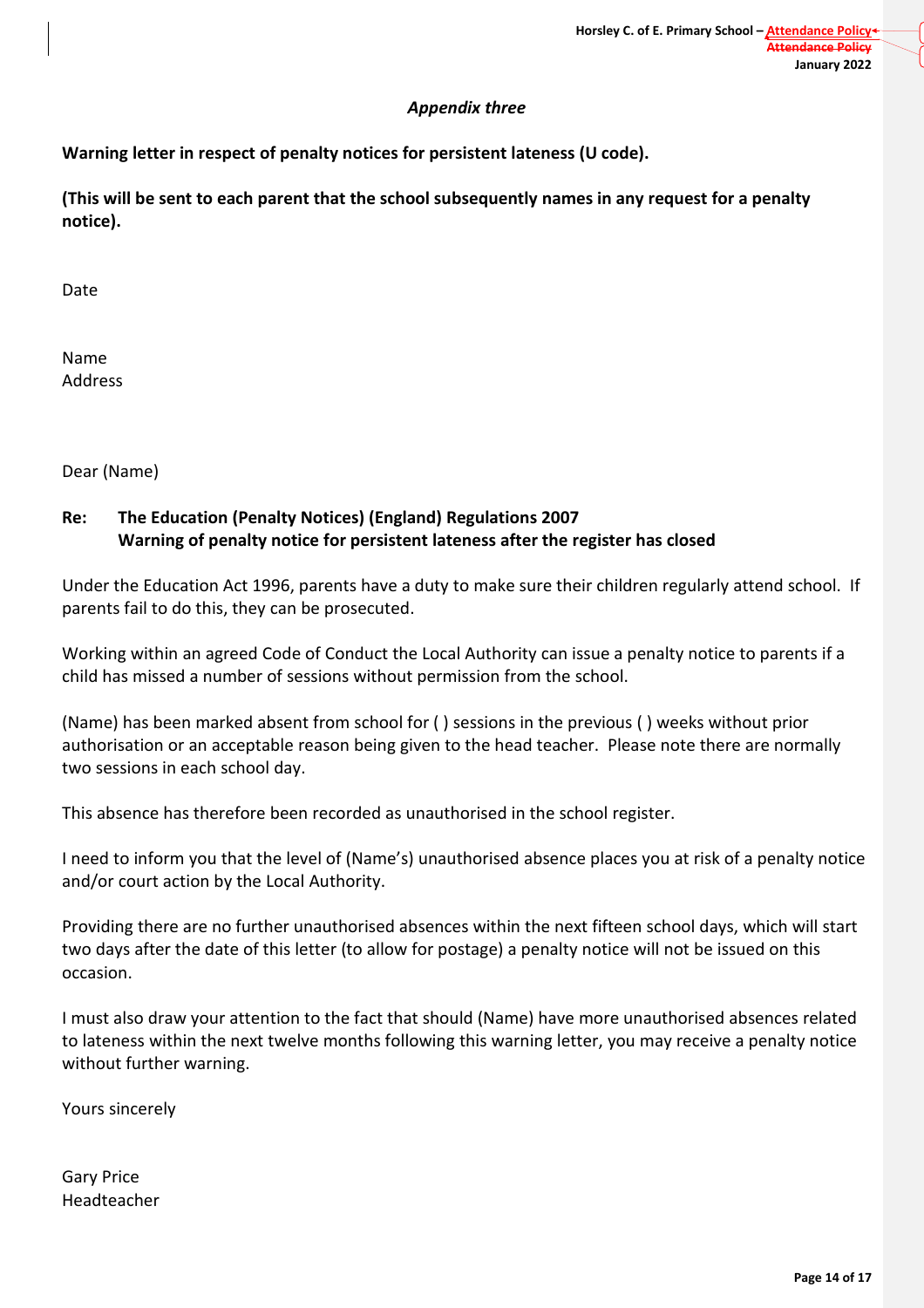#### *Appendix four*

## Leave of Absence – when no request for leave was made by the parents but the head teacher has coded **the absence as unauthorised family holiday (G Code).**

### **This will be sent to each of the parents the school intends to request a penalty notice for**

Parent's address (formally served) date

Dear (parent's name)

#### **Re: Leave of absence without request**

### **Child(ren)'s Name(s): Date(s) of Birth:**

I am aware that your child(ren) was/were absent from school from (date) to (date). I have tried to contact you with regard to these absences but have been unsuccessful and now understand that you were on a family holiday. I believe this to be the case because……………………………

As you will be aware, as of 1st September 2013 Head teachers are no longer able to grant any leave of absence in term time unless there are exceptional/unavoidable circumstances. It is also stated in our school policy that all requests for leave of absence should be made in writing, in advance of the proposed absence.

As we are unaware of any exceptional circumstances that might apply, the absence has **not been authorised**. However, if you feel that the absence was due to an exceptional circumstance or illness, please provide supporting evidence to this effect no later than (Date – *allow two weeks)* and I may be able to reconsider my decision.

I must warn you that failure to ensure your child's regular attendance at school is an offence under Section 444 of The Education Act 1996. The Supreme Court Judgement from 2017 (Isle of Wight Council v Platt [2017] UKSC 28) has determined that 'regular' means 'in accordance with the rules prescribed by the school'.

If the reasons given for your child(ren)'s absence from school are not considered to be exceptional (and therefore the absence is unauthorised) then I may request, without further warning, that the Local Authority take legal proceedings against you for your failure to comply with the law. This may result in:

A Penalty Notice requiring the payment of a penalty of up to £120 per parent per child. Failure to pay the penalty due may result in prosecution before Magistrates Court.

Please refer to the school's attendance policy (available on our website and in hard copy upon request) and Gloucestershire County Council's website for further information.

If you wish to discuss this further please do not hesitate to contact me.

Yours sincerely,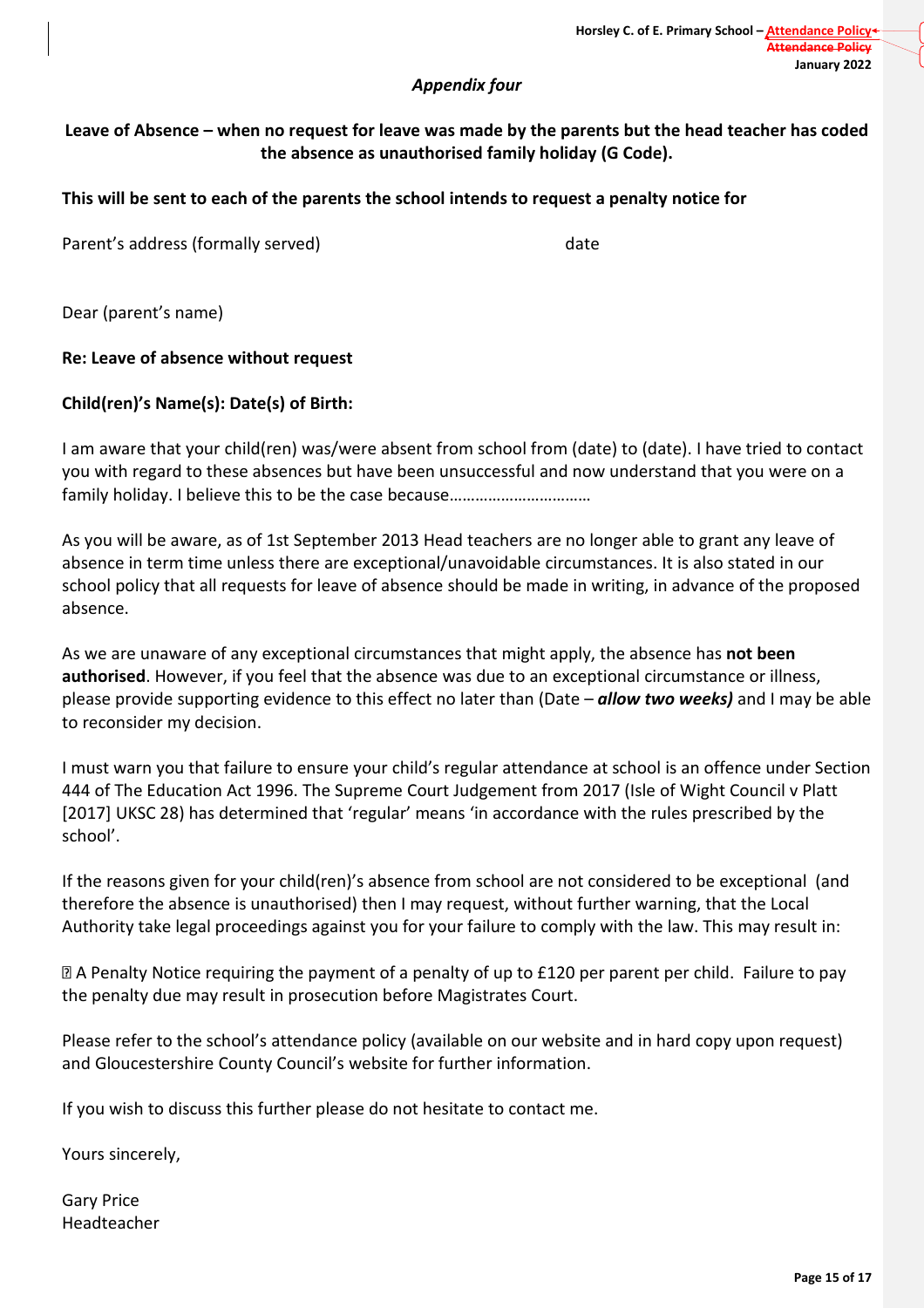### *Appendix five*

DATE Dear Parents/Carers,

RE: Your child/ren's attendance at school (First Name Surname Date of Birth)

Attendance is an important life skill and at Horsley C of E Primary School we want all children to attend school regularly and on time. Between September and January your child/ren's attendance has fallen below 95% and I have enclosed their registration certificates for your information. I have also enclosed Gloucestershire County Council's attendance advice for parents/carers.

Obviously absences from school occur for a range of different reasons, some of which are unavoidable, including ongoing medical problems. However absence from school is a serious issue for us as it directly impacts upon children's progress and can create additional problems such as difficulty maintaining friendships. Although we would not advocate parents sending their children to school when they are in poor health we would encourage parents to avoid allowing their children to miss days unnecessarily for minor complaints. The fundamental message is that children should be in school every single day if possible.

As a school we want to work closely with parents and pupils to reduce absenteeism (whether through authorised or unauthorised absence) and improve attendance levels across the school, and we would hope that your child's attendance for the rest of the academic year can be improved. We are more than happy to assist you with this matter so if you, or your child, require any support then please contact the office.

If you wish to discuss any aspect of this letter please do not hesitate to contact me in the school office. Yours faithfully,